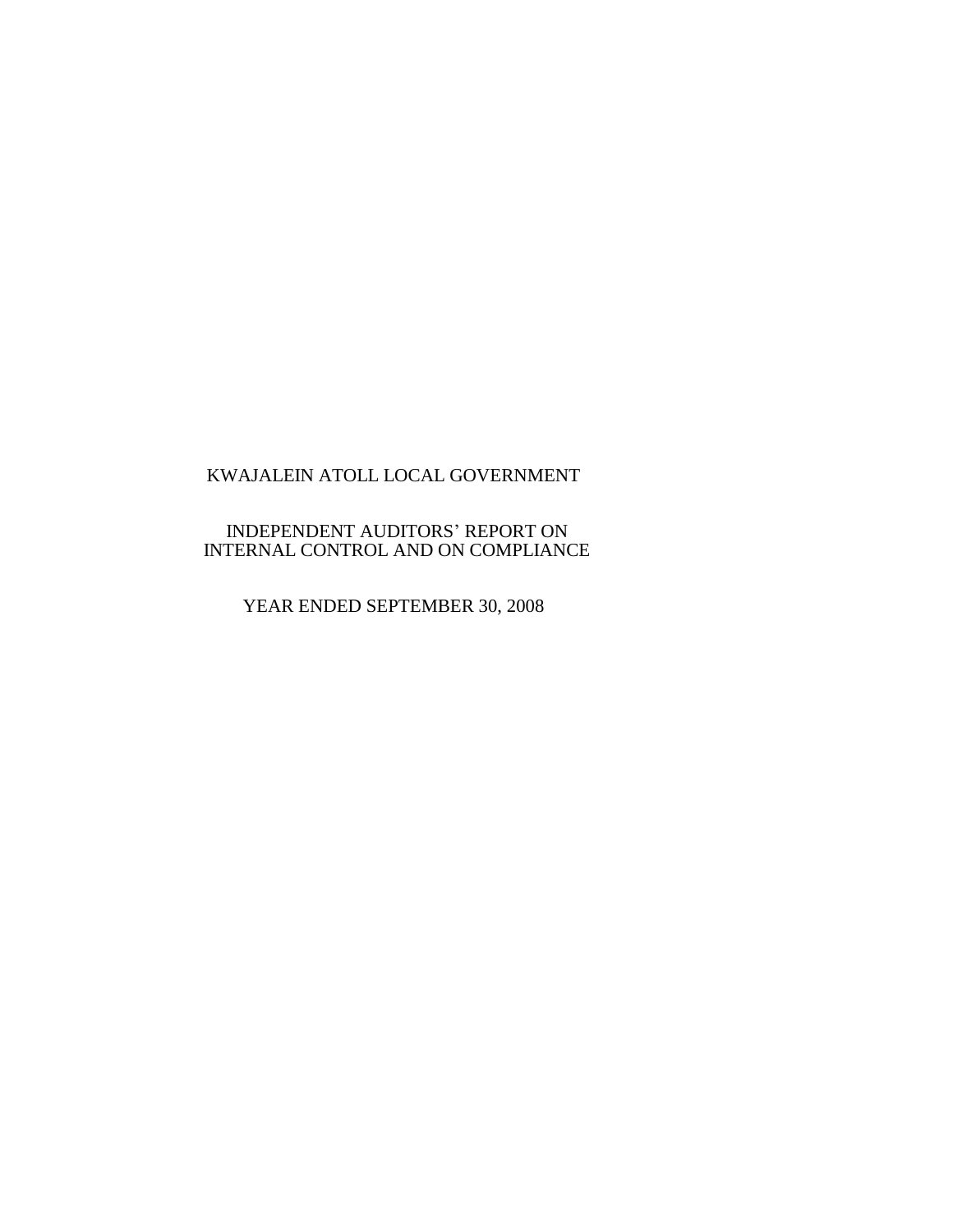

Deloitte & Touche LLC P.O. Box 500308 Saipan, MP 96950-0308 USA

Tel: +1 670 322 7337/0860/0861  $Fay: +1 670 322 7340$ www.deloitte.com

#### INDEPENDENT AUDITORS' REPORT ON INTERNAL CONTROL OVER FINANCIAL REPORTING AND ON COMPLIANCE AND OTHER MATTERS BASED UPON THE ENGAGEMENT TO AUDIT FINANCIAL STATEMENTS IN ACCORDANCE WITH *GOVERNMENT AUDITING STANDARDS*

The Honorable Interim Mayor Card Subillie Kwajalein Atoll Local Government:

We were engaged to audit the financial statements of the governmental activities and the General Fund of the Kwajalein Atoll Local Government (KALGOV) as of and for the year ended September 30, 2008, which collectively comprise KALGOV's basic financial statements. Our report dated July 6, 2015, stated that the scope of our work was not sufficient to enable us to express, and we did not express, an opinion on the respective financial statements of the governmental activities and the general fund due to: 1) our inability to determine the propriety of receivables, liabilities, revenues and expenditures/expenses recorded for the governmental activities and the general fund; and 2) our inability to determine the propriety of capital assets, related accumulated depreciation and depreciation expense for the governmental activities.

### Internal Control Over Financial Reporting

In planning our audit, we considered KALGOV's internal control over financial reporting in order to determine our auditing procedures for the purpose of expressing our opinion on the financial statements and not to provide an opinion on the internal control over financial reporting. Accordingly, we do not express an opinion on the effectiveness of KALGOV's internal control over financial reporting.

Our consideration of internal control over financial reporting was for the limited purpose described in the preceding paragraph and would not necessarily identify all deficiencies in internal control over financial reporting that might be significant deficiencies or material weaknesses. However, as discussed below, we identified certain deficiencies in internal control over financial reporting that we consider to be significant deficiencies.

A *control deficiency* exists when the design or operation of a control does not allow management or employees, in the normal course of performing their assigned functions, to prevent or detect misstatements on a timely basis. A *significant deficiency* is a control deficiency, or combination of control deficiencies, that adversely affects the entity's ability to initiate, authorize, record, process, or report financial data reliably in accordance with generally accepted accounting principles such that there is more than a remote likelihood that a misstatement of the entity's financial statements that is more than inconsequential will not be prevented or detected by the entity's internal control. We consider the deficiencies described in the accompanying Schedule of Findings and Responses (pages 3 through 20) as items 2008-1 through 2008-14 to be significant deficiencies in internal control over financial reporting.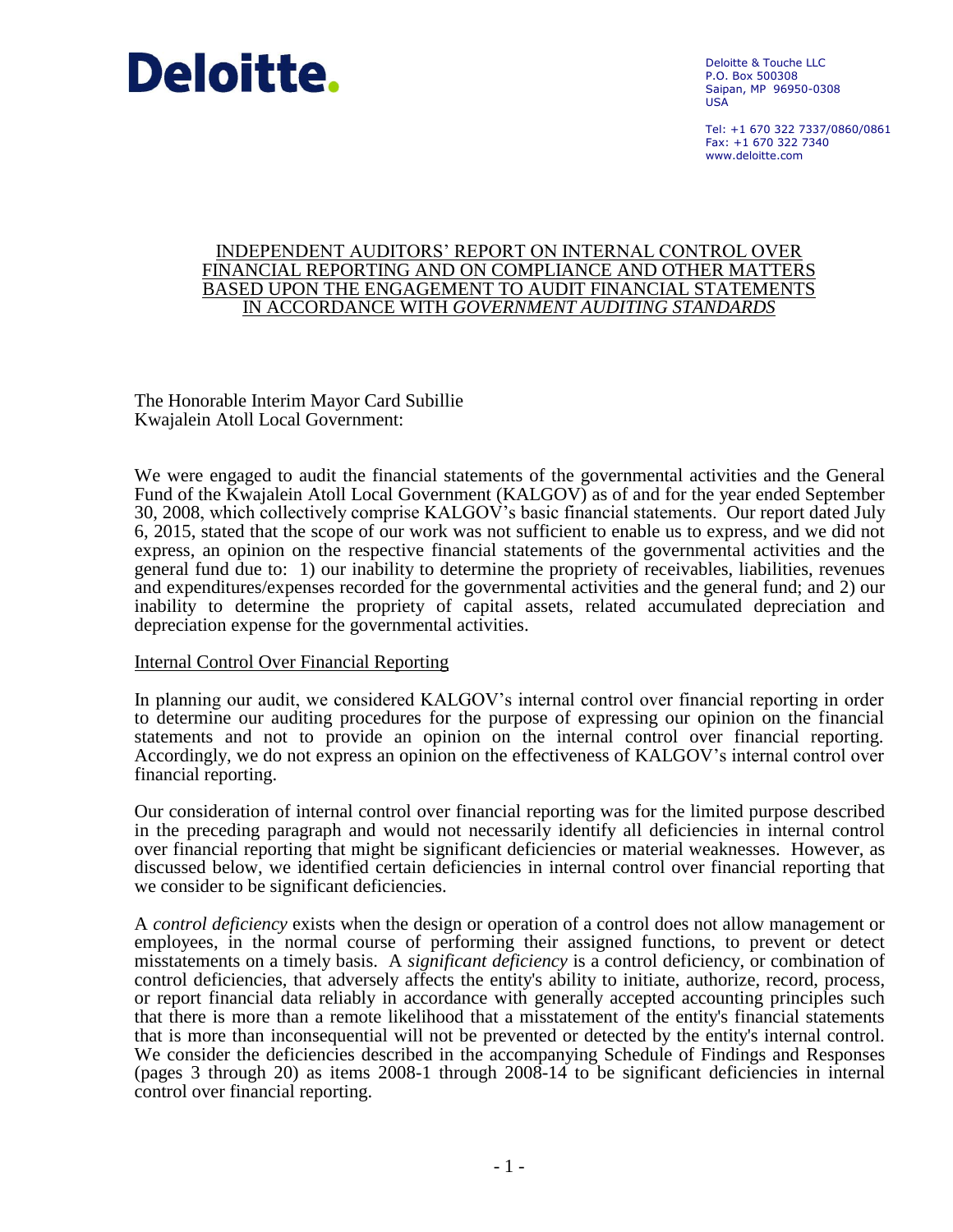A *material weakness* is a significant deficiency, or combination of significant deficiencies, that results in more than a remote likelihood that a material misstatement of the financial statements will not be prevented or detected by the entity's internal control.

Our consideration of the internal control over financial reporting was for the limited purpose described in the first paragraph of this section and would not necessarily identify all deficiencies in the internal control that might be significant deficiencies and, accordingly, would not necessarily disclose all significant deficiencies that are also considered to be material weaknesses. However, disclose all significant deficiencies that are also considered to be material weaknesses. we believe that the significant deficiencies described above as items 2008-2, 2008-3, 2008-4, 2008- 6, 2008-7, 2008-8, 2008-9, 2008-10, 2008-11, 2008-12 and 2008-14 are material weaknesses.

#### Compliance and Other Matters

As part of obtaining reasonable assurance about whether KALGOV's financial statements are free of material misstatement, we performed tests of its compliance with certain provisions of laws, regulations, contracts, and grant agreements, noncompliance with which could have a direct and material effect on the determination of financial statement amounts. However, providing an opinion on compliance with those provisions was not an objective of our engagement to audit and, accordingly, we do not express such an opinion. The results of our tests disclosed instances of noncompliance that are required to be reported under *Government Auditing Standards* and which are described in the accompanying Schedule of Findings and Responses as items 2008-7, 2008-10 and 2008-11.

KALGOV's responses to the findings identified in our audit are described in the accompanying Schedule of Findings and Responses. We did not audit KALGOV's responses and, accordingly, we express no opinion on them.

This report is intended solely for the information and use of management, the Honorable Council members, and others within the entity and is not intended to be and should not be used by anyone other than these specified parties.

Deloitte & Touch LLC

July 6, 2015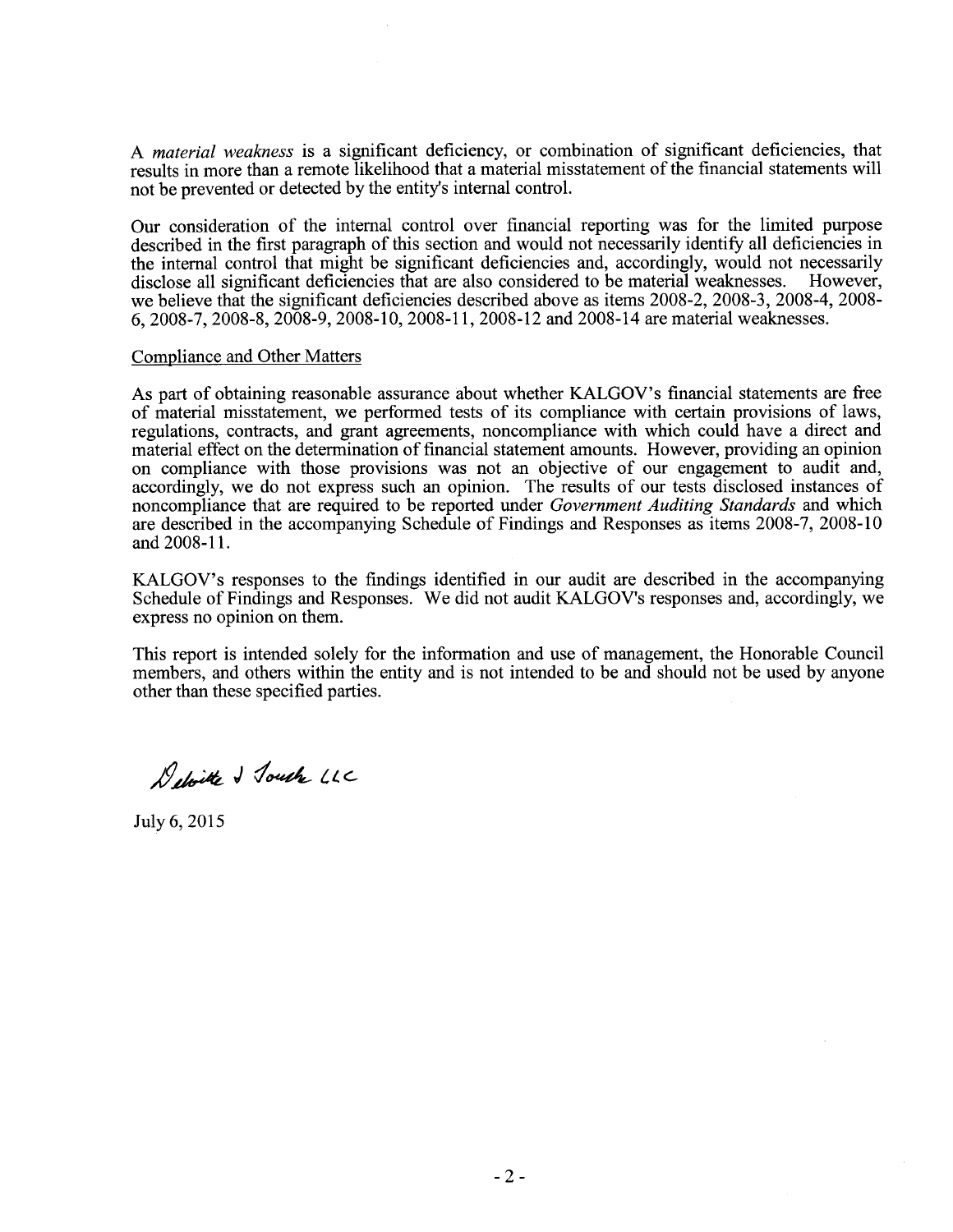Schedule of Findings and Responses Year Ended September 30, 2008

Cash and Cash Equivalents

#### Finding No. 2008-1

Criteria: Cash accounts should be reconciled on a monthly basis and supported by bank statements. Bank reconciliations should evidence approval by the Finance Director.

Condition: Our testing of cash accounts determined the following:

- Although year-end reconciliations are performed, adjustments resulting from those reconciliations are not recorded in the general ledger. Submitted reconciliations contained numerous required adjustments going back several years. This condition was corrected through two proposed audit adjustments.
- The bank statement and bank reconciliation for the month ended September 30, 2008 for a BOG account was not provided.
- Secondary approval of bank reconciliations is not evidenced.

Cause: The cause of the above condition is the lack of appropriate filing of bank reconciliations and supporting bank statements. Furthermore, procedures for secondary approval by the Finance Director have not been established.

Effect: The effect of the above condition is the potential for misappropriation.

Recommendation: We recommend that KALGOV develop and maintain procedures to require that bank reconciliations are performed on a monthly basis, filed, and supported by bank statements and bank reconciliations that evidence approval of the Finance Director.

Prior Year Status: The lack of appropriate filing of bank reconciliations and supporting bank statements, and the lack of established procedures for secondary approval of bank reconciliations by the Finance Director was reported as a finding in the audits of KALGOV for fiscal years 2004 through 2007.

Auditee Response and Corrective Action Plan:

**Name of Contact Person:** Mario Viloria, Finance Director

**Corrective Action:** We accept this finding. We will enforce proper filing and approval of all documents and transactions. Procedures will be established to effect resolution.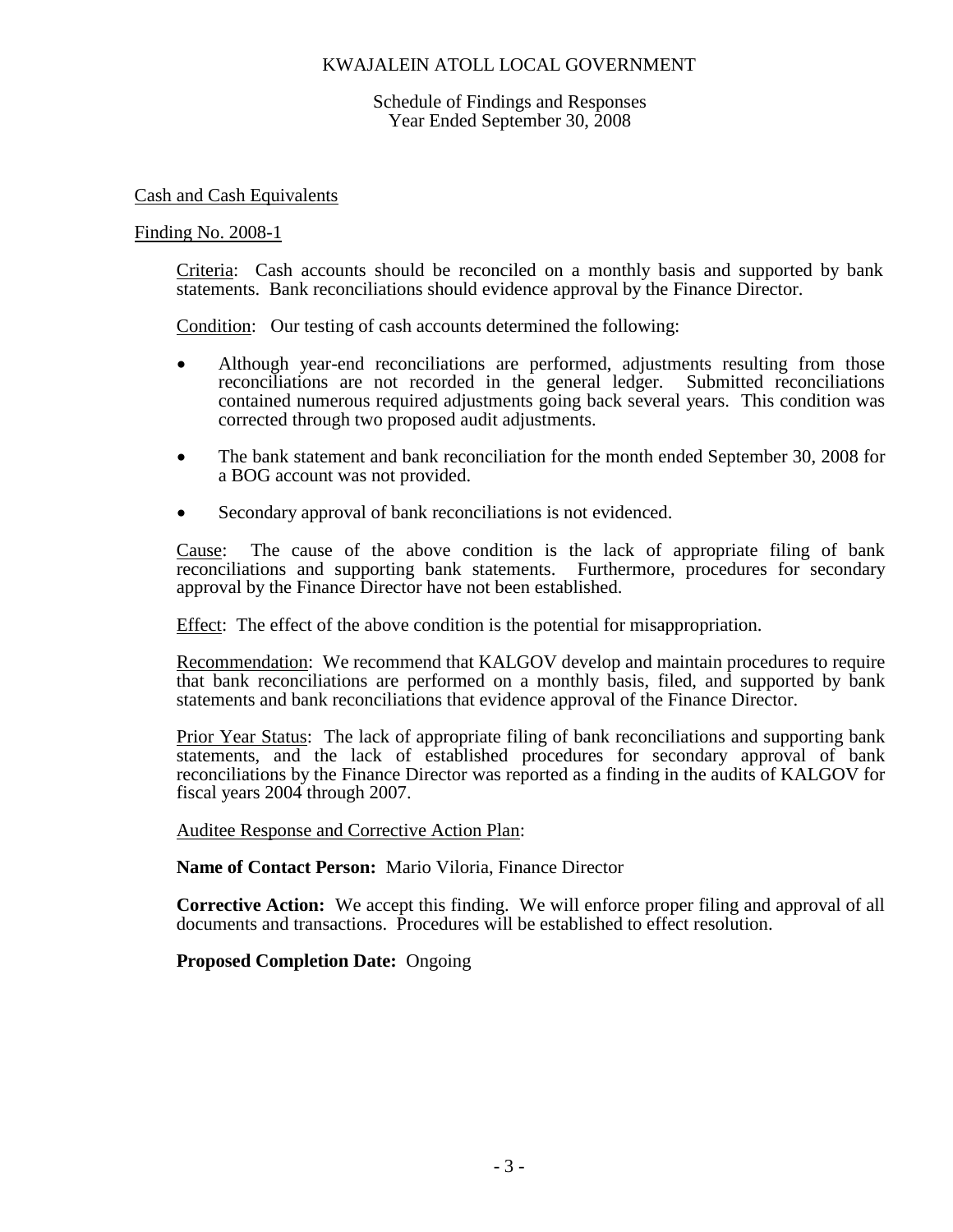## Schedule of Findings and Responses, Continued Year Ended September 30, 2008

## Capital Assets

## Finding No. 2008-2

Criteria: Accounting principles generally accepted in the United States of America require that government entities account for and maintain control of their general fixed assets.

Condition: Our testing of KALGOV's capital assets determined the following:

- KALGOV does not account for general fixed assets acquired before fiscal year 2004.
- KALGOV does not record fixed asset additions or depreciation. Audit adjustments were proposed to record \$3,443 in fixed asset additions, \$14,951 in depreciation expense and \$27,986 in beginning fixed asset balances.
- Fixed assets are not identified by a control number or equivalent (e.g. model and serial # of item) in the fixed assets register and no tags are used on the items.
- There is no record of where capital assets are located.
- No policies and procedures for maintaining capital assets or for documenting disposals has been established.
- No capitalization policy has been established.
- One laptop computer selected for existence tests was not on site. We were informed that the computer was at the residence of the City Manager.
- Of two vehicles (with total cost of \$42,565 and net book value of \$18,987 and acquired on February 3, 2006 and August 30, 2005) selected for existence tests, both were no longer in service. No adjustment was proposed as the date the vehicles went out of service was unknown.

Cause: The cause of the above condition is that KALGOV has not established policies and procedures to require proper control and accountability for fixed assets. Management assumes that capital assets acquired before fiscal year 2004 have a zero net book value.

Effect: The effect of the above condition is the potential for misappropriation and misstatement of capital assets.

Recommendation: We recommend that formal policies and procedures be implemented to establish accountability for and control of fixed assets. A physical count should be taken periodically to determine if adjustments should be made for lost, stolen, or damaged items.

Prior Year Status: The lack of established policies and procedures to require proper control of and accountability for fixed assets was reported as a finding in the audits of KALGOV for fiscal years 2004 through 2007.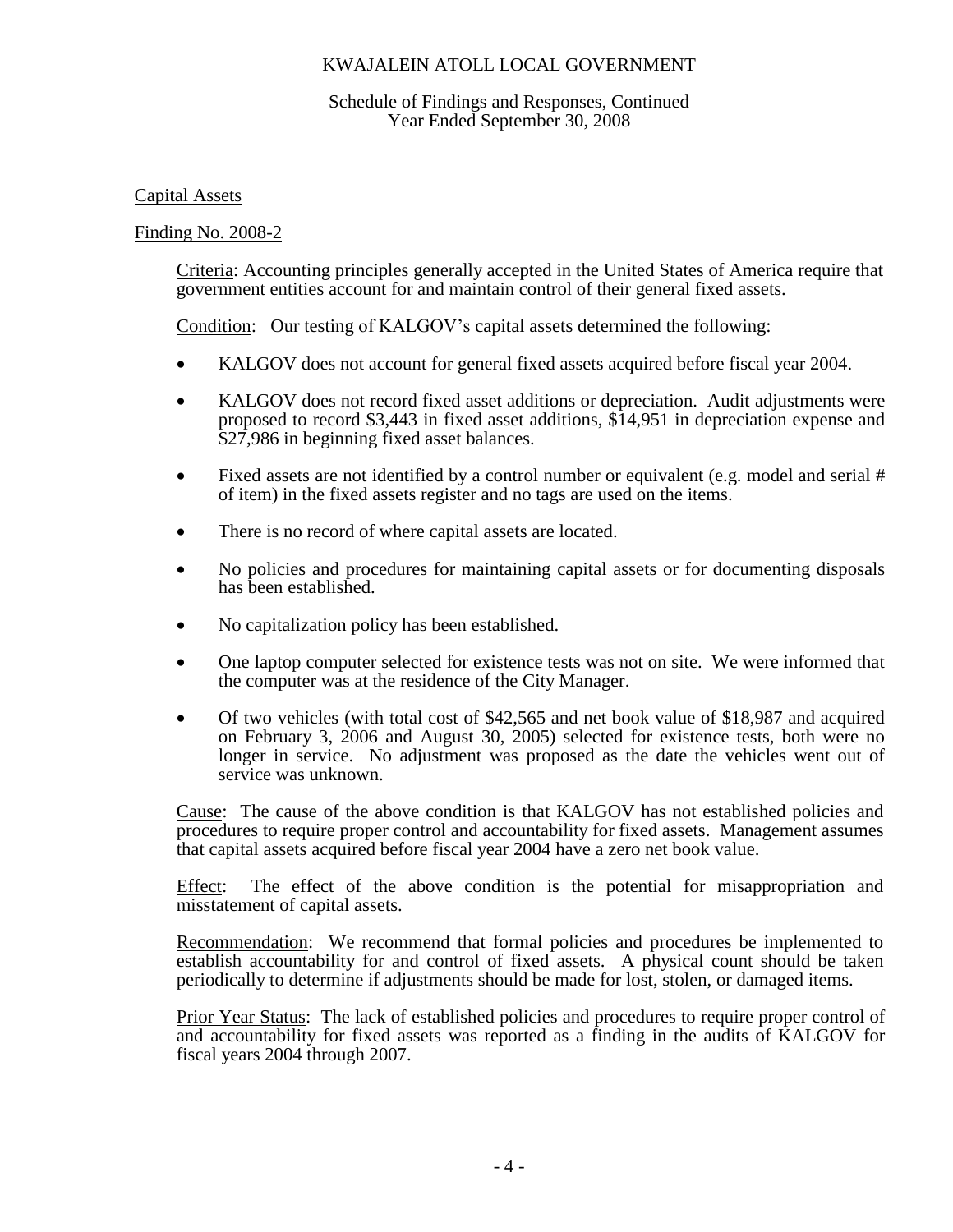Schedule of Findings and Responses, Continued Year Ended September 30, 2008

Finding No. 2008-2, Continued

Auditee Response and Corrective Action Plan:

**Name of Contact Person:** Mario Viloria, Finance Director

**Corrective Action:** We accept this finding. Procedures will be established to effect resolution.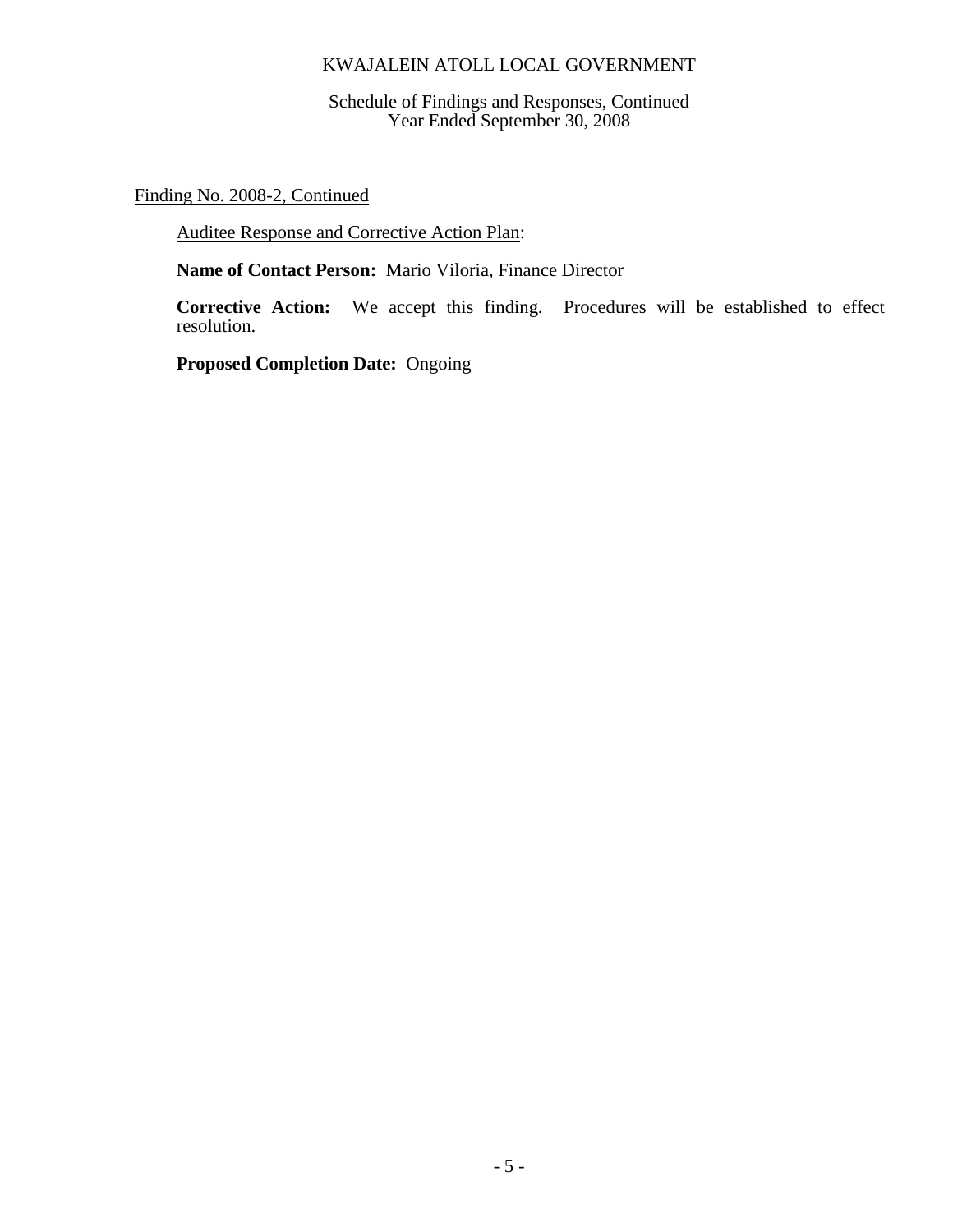### Schedule of Findings and Responses, Continued Year Ended September 30, 2008

#### Expenditures/Disbursements

#### Finding No. 2008-3

Criteria: All disbursements should be evidenced by a check copy, supporting original vendor invoice, receiving report, vendor receipt, and purchase requisition. Cash payments to venders should be limited and such payments should not be made through checks cut to the Finance Director.

Condition: Of thirteen cash disbursements tested, we noted the following:

- Original vendor invoices were not provided for four disbursements (check numbers 106, 115, 125 and 134). Check number 140, for the payment of communication charges, was missing one billing.
- Invoices, boarding passes, travel authorizations and tickets were not provided for check numbers 81 and 103. Additionally, approved per diem rates were not provided to verify rates used.
- Check numbers 38, 81 and 154 (for equipment, other personnel costs and communications) were written to the Finance Director.

Our tests of cash disbursements, subsequent to September 30, 2008 noted the following:

 Two disbursements (check numbers 19420 and 301 for \$1,271 and \$3,062, respectively) written to the City Manager and the Mayor for travel reimbursement for which airline, car rental and hotel invoices could not be provided.

Cause: The cause of the above condition is the lack of established control procedures over supporting documents. Additionally, controls over purchases are not followed.

Effect: The effect of the above condition is the lack of support for disbursements, improper authorization of purchases, potential misappropriation of cash, and the possibility of expenditure recognition in the improper period.

Recommendation: We recommend that all disbursements be properly supported.

Prior Year Status: The lack of established control procedures over disbursements was reported as a finding in the audits of KALGOV for fiscal years 2004 through 2007.

Auditee Response and Corrective Action Plan:

**Name of Contact Person:** Mario Viloria, Finance Director

**Corrective Action:** We accept this finding. We will enforce proper filing and approval of all documents and transactions. Procedures will be established to effect resolution.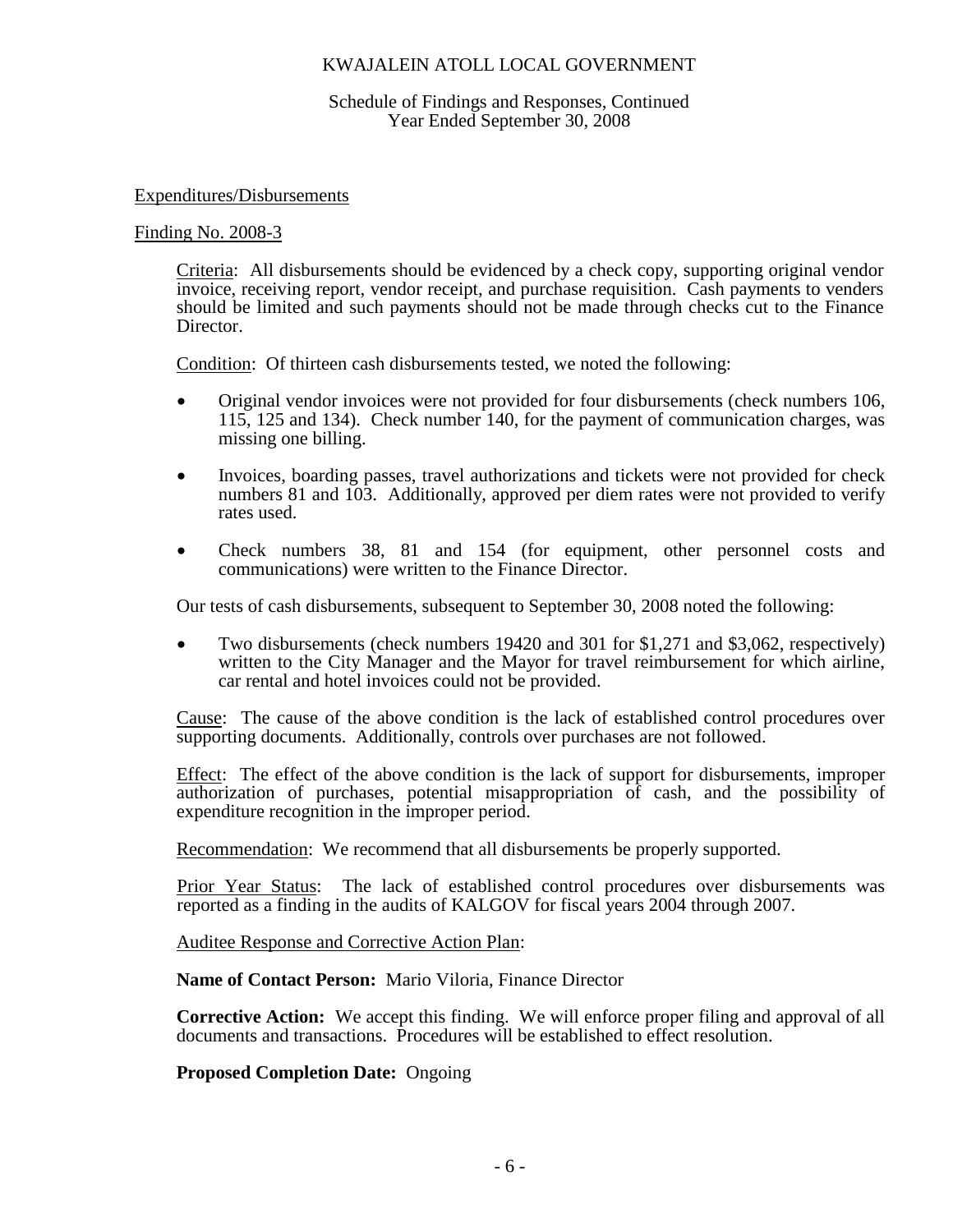### Schedule of Findings and Responses, Continued Year Ended September 30, 2008

Payroll

Finding No. 2008-4

Criteria: Salaries and wages should be processed accurately so that employees are paid for hours approved and reflected on the timesheet. All timesheets should be approved by the City Manager. Additionally, personnel action forms should be properly authorized.

Condition: Of forty-five payroll disbursements tested, we noted the following:

- The pay rates used for eight employees (check numbers 19203, 19287, 19240, 22920, 19115 and 19128 (which was written as a bank allotment and includes three cited employees)) did not agree to pay rates indicated on the personnel action forms and the employee personnel file could not be located for one employee (check number 19300).
- The timesheets for two employees (check number 22932 (which was written as a bank allotment and includes two cited employees)) did not agree to the payroll register. We were informed that verbal approval was given by the City Manager to pay the employees for additional hours worked.
- We were not provided evidence of net pay (cancelled checks or deposit to the bank with employee net pay listing) for two disbursements (check numbers 19246 and 22932).
- Salaried employees are not required to complete timesheets and there is no alternative monitoring procedure to document if the employees worked.
- Although the salary of the Mayor is within the range allowed by ordinance, we were not provided with Council's approval of the Mayor's salary.
- The timesheet was not approved by the Assistant City Manager or City Manager for one employee (check number 19005).
- A comp time ledger monitors hours earned (overtime hours not paid) and used by employees. Comp time is expensed when used and there is no set policy in place for the accumulation and pay out of comp time upon termination/retirement. A comp time liability of \$29,679 as of September 30, 2008 was recorded through a proposed audit adjustment.
- Payroll register totals did not agree to general ledger entries throughout the fiscal year. We determined that the Chief Accountant performs reconciliations of each payroll register and records necessary adjustments on excel spreadsheets. These adjustments are not retained leaving no audit trail from the payroll register to general ledger recordings. Additionally, we noted no evidence of payroll register approval by the City Clerk and Finance Director throughout the fiscal year.
- We noted two disbursements for \$4,500 and \$669 (check numbers 19238 and 22950) written to the Finance Director to reimburse for advances made to cover payroll costs in a previous pay period and advances made to pay allotments to an off-island insurance company. At September 30, 2008, KALGOV owed the Finance Director \$2,000.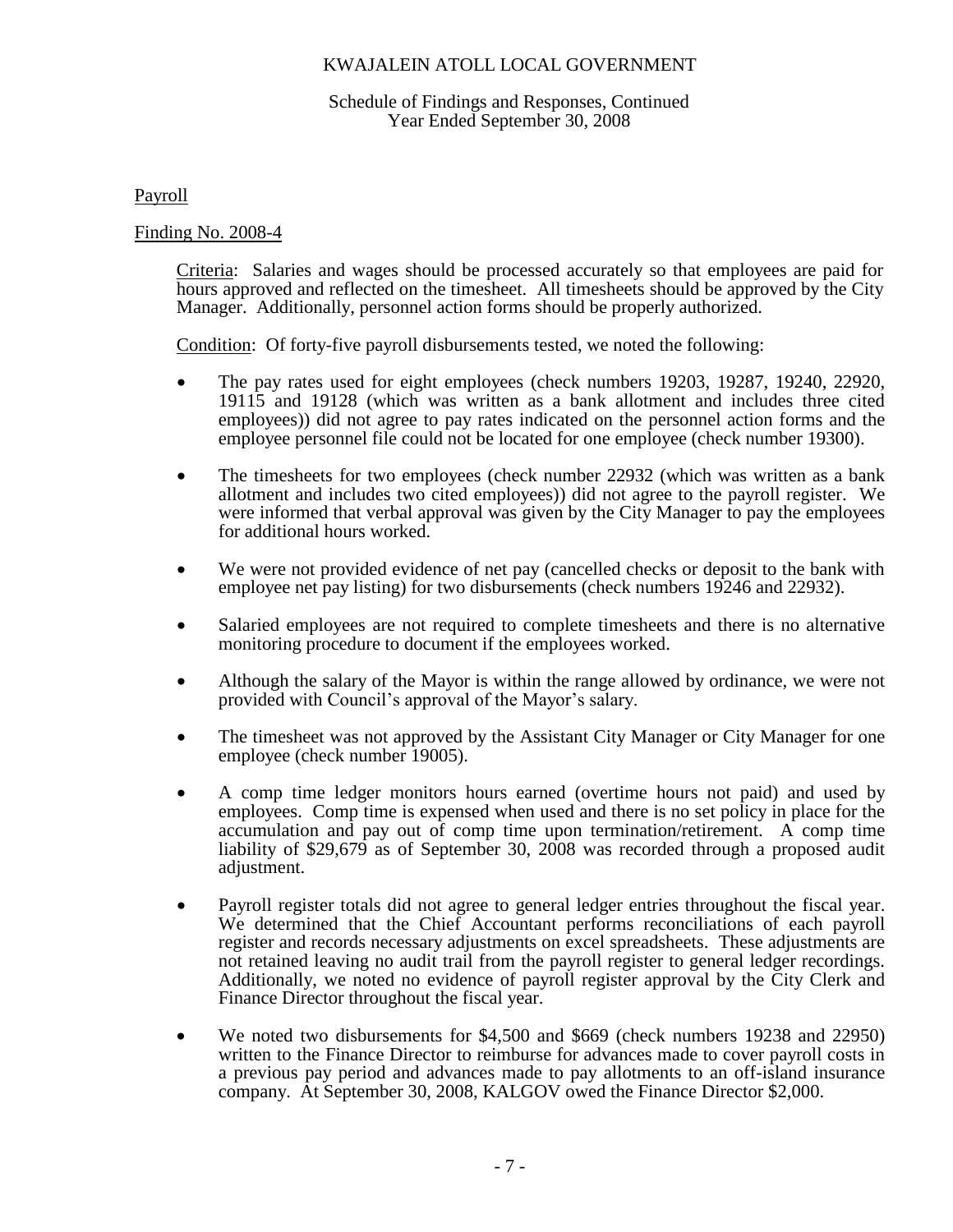Schedule of Findings and Responses, Continued Year Ended September 30, 2008

## Finding No. 2008-4, Continued

Cause: The cause of the above condition is the lack of adherence to control procedures.

Effect: The effect of the above condition is the potential misstatement of salaries and wages.

Recommendation: We recommend that KALGOV adhere to established control procedures.

Prior Year Status: The lack of adherence to control procedures over salaries and wages was reported as a finding in the audits of KALGOV for fiscal years 2004 through 2007.

Auditee Response and Corrective Action Plan:

**Name of Contact Person:** Mario Viloria, Finance Director

**Corrective Action:** We accept this finding. We will enforce proper filing and approval of all documents and transactions. Procedures will be established to effect resolution.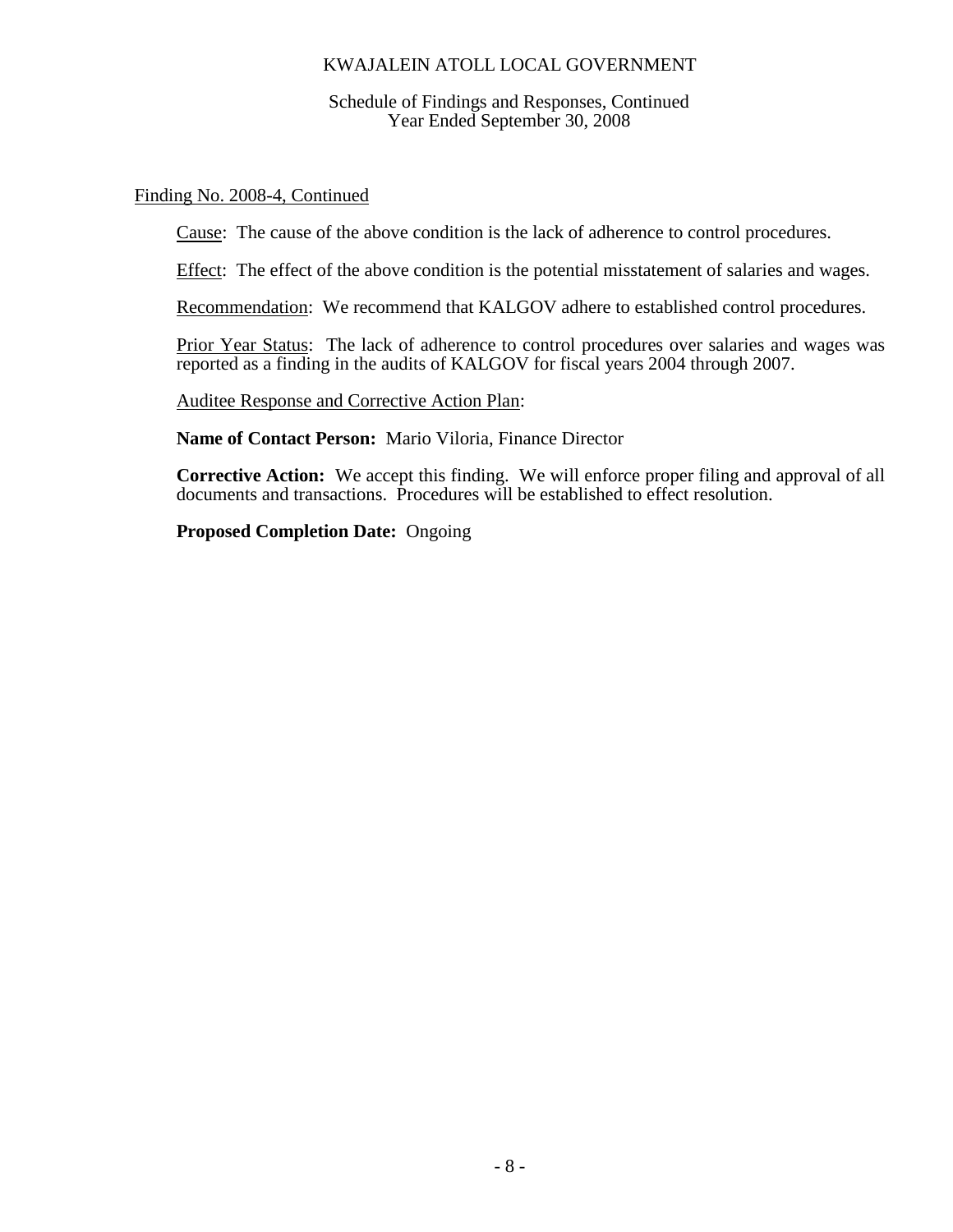#### Schedule of Findings and Responses, Continued Year Ended September 30, 2008

Travel

#### Finding No. 2008-5

Criteria: Travel expenditures should be supported by airline tickets, boarding passes, and vendor invoices for all related expenditures. Additionally, per diem should be supported by approved rates.

Condition: Council approved per diem rates were not provided. Cash disbursement vouchers for travel related expenditures were only supported by travel authorizations. Related boarding passes, airline tickets/invoices, and car and hotel rental invoices were not provided.

Cause: The cause of the above condition is the lack of appropriate filing and maintaining of an approved per diem rate listing, and lack of procedures requiring support for travel expenditures (boarding passes and vendor invoices) be maintained.

Effect: The effect of the above condition is the possibility of overstated travel expenditures and unauthorized transactions.

Recommendation: We recommend that KALGOV establish procedures requiring supporting documents for travel be maintained and travel advances to employees be initially recorded as an advance until such time that required documents are received.

Prior Year Status: The lack of appropriate filing and maintaining of an approved per diem rate listing and the lack of procedures requiring that support for travel expenditures (boarding passes and vendor invoices) be maintained was reported as a finding in the audits of KALGOV for fiscal years 2004 through 2007.

Auditee Response and Corrective Action Plan:

**Name of Contact Person:** Mario Viloria, Finance Director

**Corrective Action:** We accept this finding. We will enforce proper filing and approval of all documents and transactions. Procedures will be established to effect resolution.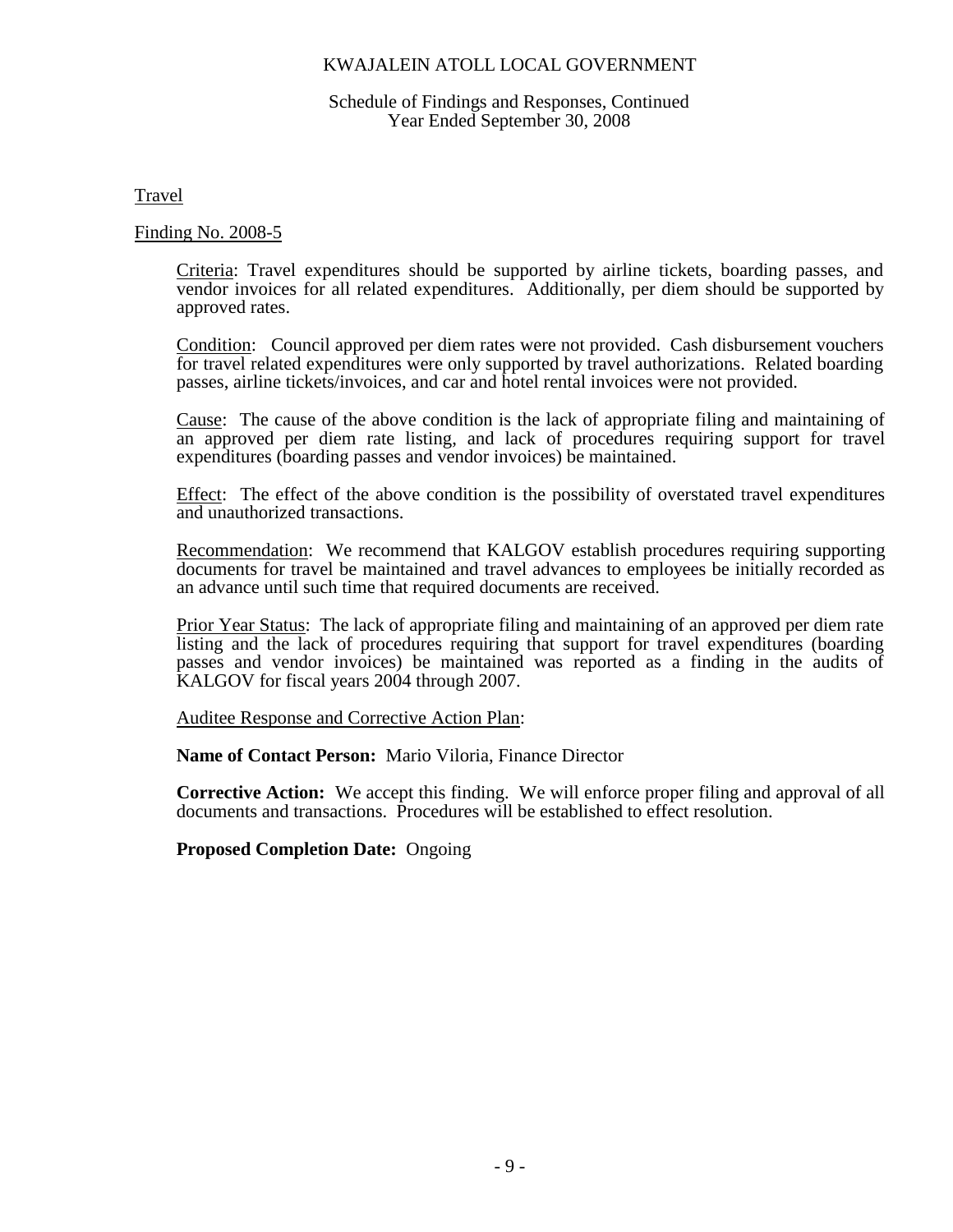### Schedule of Findings and Responses, Continued Year Ended September 30, 2008

## Revenue/Receipts

### Finding No. 2008-6

Criteria: Fines, taxes, and fees assessed should be supported by tickets, assessments, invoices, applications, and Ordinances or their equivalent. Furthermore, cash collected should be deposited in a timely manner and related cash collection reports should evidence the approval of the Finance Director or a designated personnel other than the cashier.

Condition: Of twenty-eight cash receipts tested, we noted the following:

- Approval (ordinance or equivalent) was not provided to support fees charged for security services (CR# 9251), gym rental (CR# 7035) and cutting lumber (CR#s 7305 and 7640).
- A copy of the business license was not provided for one receipt (CR# 7539).
- Cash collection reports were not certified by the Finance Director.
- Per Ordinance 1987-25, the following rates were adopted:
	- a) Jeeps, trucks, automobiles, motorcycles, scooters, phonographs, tape recorders, radios, television sets, stereos, walkman stereos, cassette recorders, cassette and video tapes, refrigerators, freezers, washing machines, air conditioners, and dryers are charged a property tax of 6% of import freight on board (FOB) price.
	- b) Watches, clocks, perfumery, cosmetics, toiletries, pomades, powders, lipsticks, jewelry, rings, bracelets, necklaces, pins, decorative hair pieces, earrings, tie clips, and cuff links are charged a property tax of 12% of import FOB price.

KALGOV has represented that a flat rate of 10% is used for the above items. However, we were not provided an Ordinance repealing the above rates or specifically repealing the above Ordinance 1987-25.

 Ordinance 2006-4, related to Business License Fees, was passed on December 11, 2006 but was not approved by the Republic of the Marshall Islands Ministry of Internal Affairs or a Cabinet minute. KALGOV continued to assess business license fees based on Ordinance 2004-8. No explanation was given as to why Ordinance 2006-4 was not approved.

Our tests of \$150,594 of cash receipts subsequent to September 30, 2008 noted the following:

- Four items (CR#s 3080, 3121, 3119 and 3133), totaling \$6,365, which related to property/excise tax assessed in fiscal year 2008. An adjustment was proposed to record a receivable as of September 30, 2008.
- Three items (CR#s 3075, 3087 and 3123), totaling \$16,231, where the tax assessment form and bill of lading could not be provided.
- Four items (CR#s 3096, 3133, 3132 and 3136), totaling \$5,002, where the bill of lading could not be provided.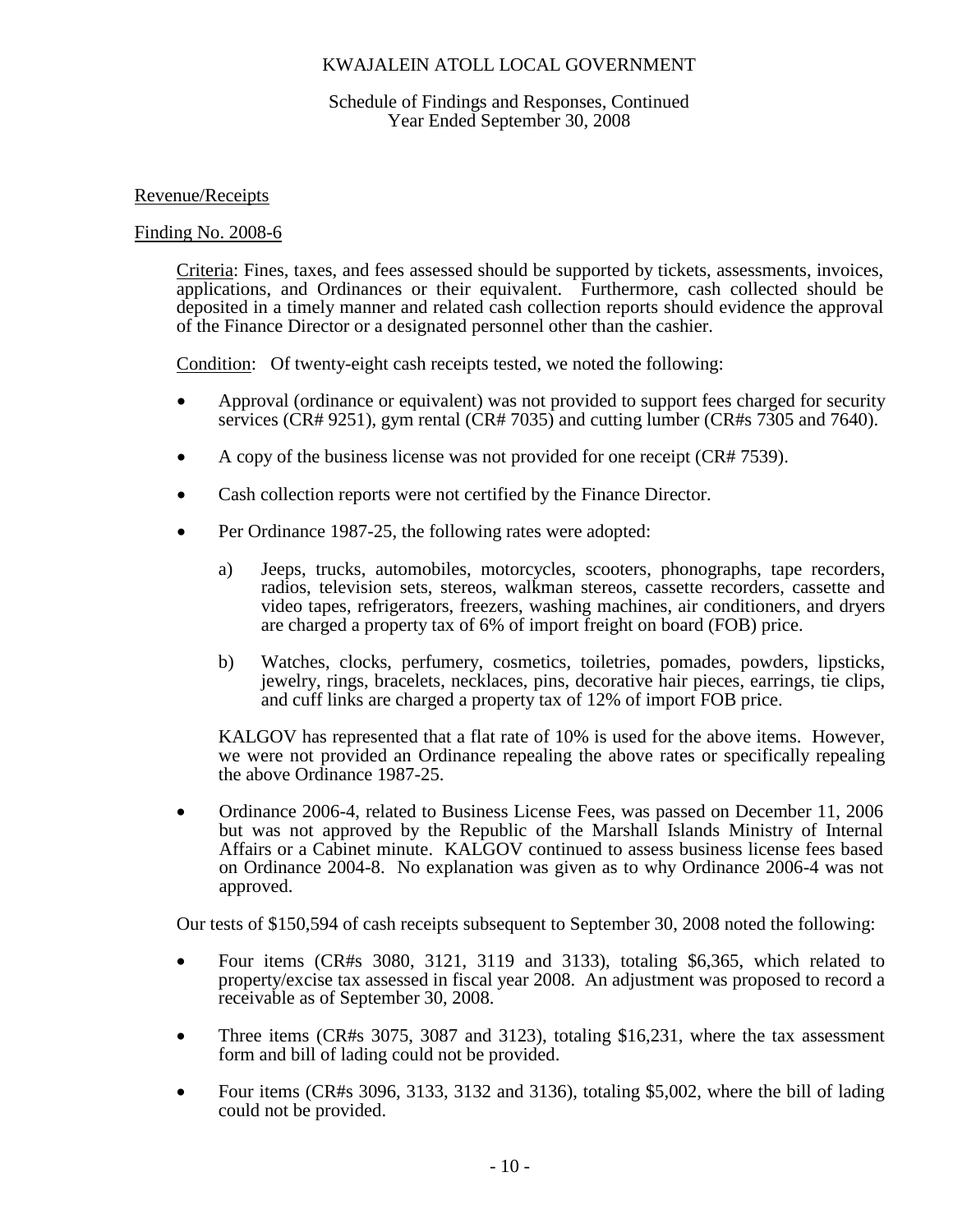Schedule of Findings and Responses, Continued Year Ended September 30, 2008

#### Finding No. 2008-6, Continued

Cause: The cause of the above condition is the lack of appropriate filing and maintaining of supporting documents and established control procedures over the cash receipting process.

Effect: The effect of the above condition is the possibility of understated revenue, unauthorized rates used, and misappropriation of cash.

Recommendation: We recommend that KALGOV develop and maintain procedures to require that collections are supported, approval of rates used are maintained, cash is deposited in a timely manner, and that collection reports are consistently approved by the Finance Director or an appropriate designate, to require that sound control procedures are established and followed.

Prior Year Status: The lack of appropriate filing and maintaining of supporting documents and established control procedures over the cash receipting process was reported as a finding in the audits of KALGOV for the fiscal years 2004 through 2007.

Auditee Response and Corrective Action Plan:

**Name of Contact Person:** Mario Viloria, Finance Director

**Corrective Action:** We accept this finding. We will enforce proper filing and approval of all documents and transactions. Procedures will be established to effect resolution.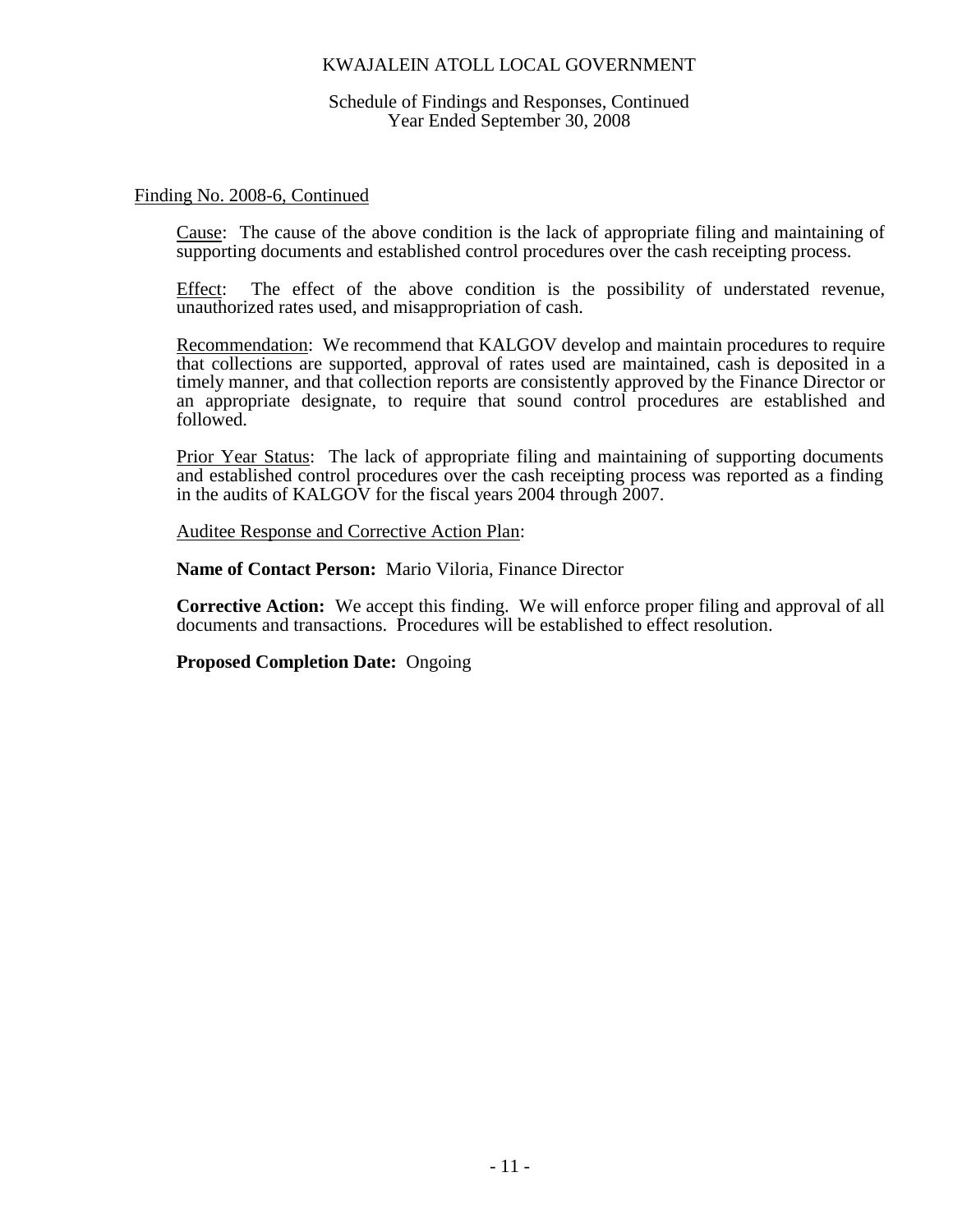Schedule of Findings and Responses, Continued Year Ended September 30, 2008

### Compensated Absences

#### Finding No. 2008-7

Criteria: Per Rule XVII , "Leave Privileges", of the policy adopted by the Civil Service Commission, annual leave is to accumulate based on years of service (employees with one to three years of service, three through five years, and more than five years of service accrue four hours, six hours, and eight hours, respectively, for every two week pay period worked). Maximum annual leave accumulated cannot exceed 240 hours after calendar year end. For sick leave, employees accrue four hours for every 40 hours completed in each pay period with total accumulation not to exceed 960 hours. Additionally, an employee, upon normal or medical retirement, or his/her beneficiary, upon death, shall be paid fifty percent of the sick leave accumulated.

Condition: Management has represented that the above policy may no longer be in effect (that KALGOV now follows Repmar Public Service Commission Policy) but official amendments have not been provided.

KALGOV records annual and sick leave liabilities of its general ledger accounting system. Audit adjustments were proposed to reconcile annual leave and sick leave balances to general ledger control totals by \$16,720 and \$7,888, respectively.

We were not provided the annual leave schedule from the payroll accounting system as of calendar year January 15, 2008 to test compliance with the 240 hour limit. KALGOV does not monitor the 960 hour limit set for sick leave. The amount of sick leave in excess of the 960 hours maximum could not be determined.

Our tests of the recording of annual and sick leave noted the following:

- All employees accrue eight hours of annual leave per two week pay period despite the number of years of service.
- Certain employees continued to accrue annual and sick leave while they were using annual and sick leave hours.
- Certain employees did not accrue annual and sick leave hours and there was no documentation justifying the non-accrual.

Cause: The cause of the above condition is the lack of procedures to monitor and control annual and sick leave accruals.

Effect: The effect of the above condition is noncompliance with the annual and sick leave policy and potential malfeasance.

Recommendation: We recommend that management establish procedures to require that the adopted policies and all related amendments are filed and complied with.

Prior Year Status: Lack of established compensated absences procedures and compliance with adopted policies was reported as a finding in the audits of KALGOV for the fiscal years 2004 through 2007.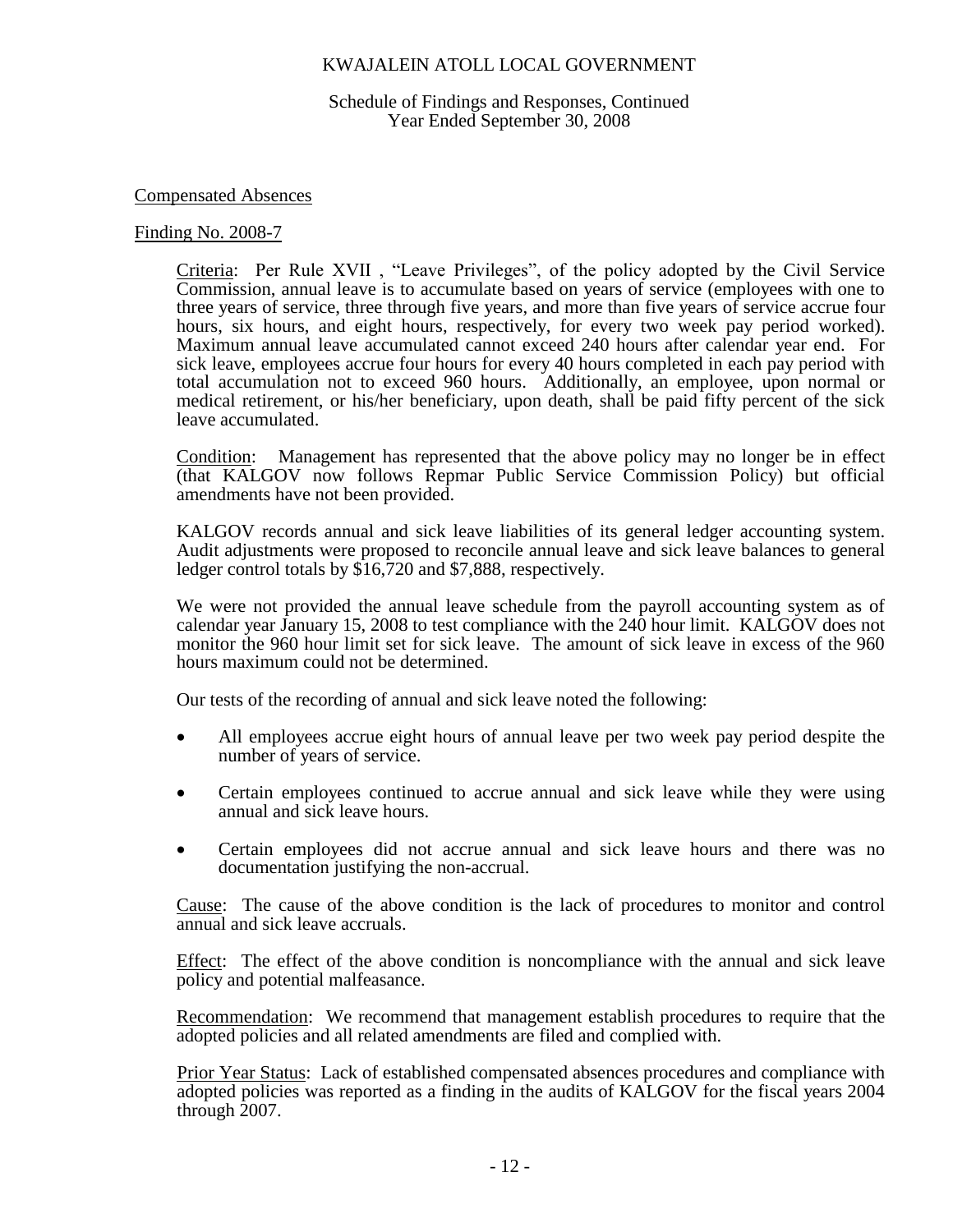Schedule of Findings and Responses, Continued Year Ended September 30, 2008

Finding No. 2008-7, Continued

Auditee Response and Corrective Action Plan:

**Name of Contact Person:** Mario Viloria, Finance Director

**Corrective Action:** We accept this finding. We will enforce proper filing of all documents and transactions. Procedures will be established to effect resolution.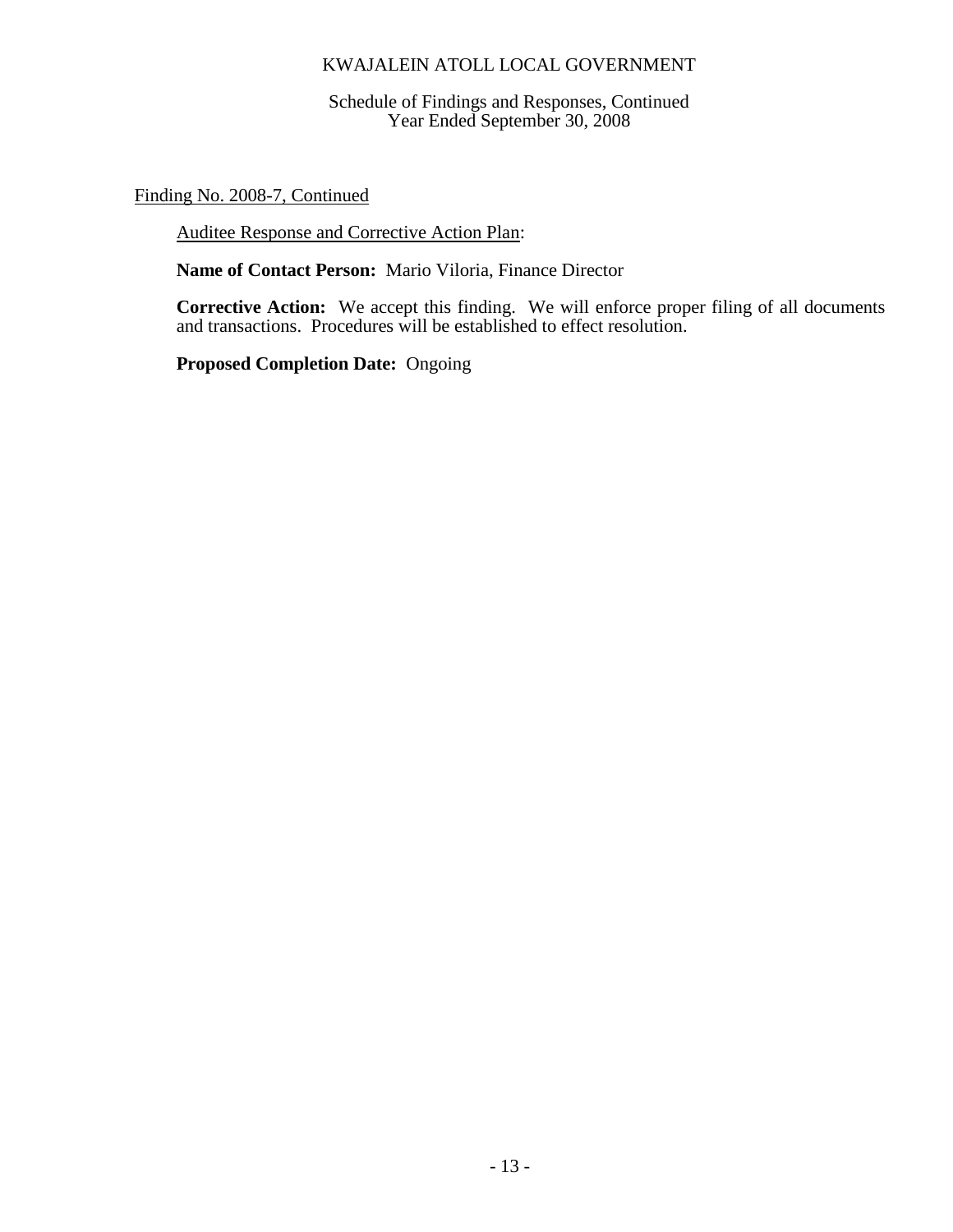### Schedule of Findings and Responses, Continued Year Ended September 30, 2008

Receivables

#### Finding No. 2008-8

Criteria: KALGOV should establish receivable sub-ledgers for businesses, residences and non-profit organizations to require that revenue is assessed and collectible. Further, receivables should be assessed for collectability on a periodic basis with doubtful receivables included in an allowance for doubtful accounts.

Condition: KALGOV does not maintain an accounts receivable sub-ledger for customers who do not pay in full for property taxes, fines, and other statutory fees (e.g. garbage fees). Additionally, KALGOV does not monitor receivables, that are recorded in the general ledger, for collectability.

Cause: The cause of the above condition is that policies and procedures that would require accounts receivable sub-ledgers, their reconciliation to general ledger control totals and the periodic assessment of collectability has not been established.

Effect: The effect of the above condition is misstated receivables.

Recommendation: We recommend that KALGOV establish policies and procedures that would require accounts receivable sub-ledgers that are reconciled to general ledger control totals and the periodic assessment of the collectability of receivables.

Prior Year Status: The lack of procedures over the set-up, reconciliation, and review of accounts receivable was reported as a finding in the audits of KALGOV for fiscal years 2004 through 2007.

Auditee Response and Corrective Action Plan:

**Name of Contact Person:** Mario Viloria, Finance Director

**Corrective Action:** We accept this finding. Procedures will be established to effect resolution.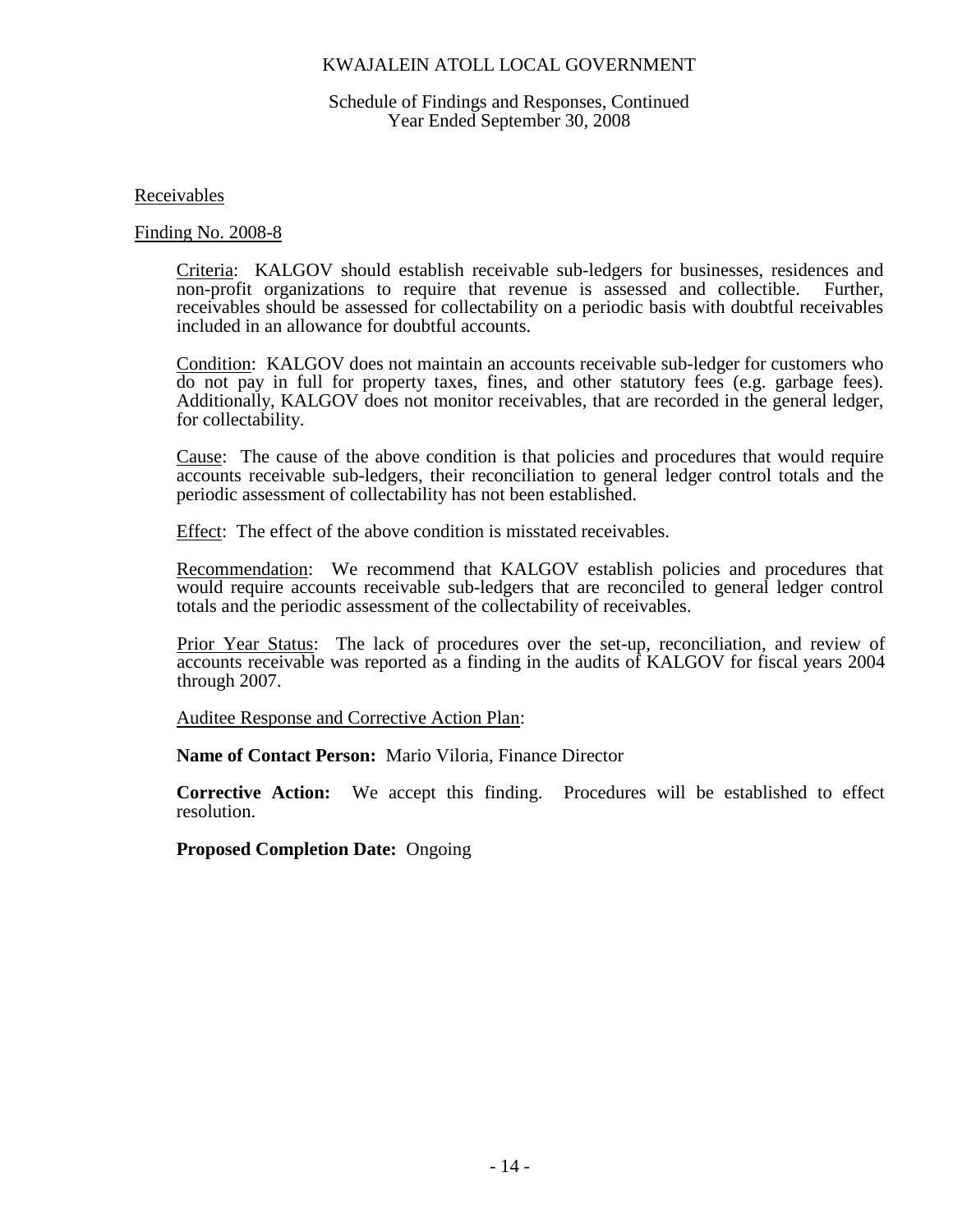### Schedule of Findings and Responses, Continued Year Ended September 30, 2008

Liabilities

Finding No. 2008-9

Criteria: KALGOV should establish liability sub-ledgers that are periodically reconciled to general ledger control totals.

Condition: KALGOV does not maintain liability sub-ledgers.

Cause: The cause of the above condition is that policies and procedures that would require liability sub-ledgers and their reconciliation to general ledger control totals have not been established.

Effect: The effect of the above condition is misstated liability amounts. An audit adjustment was proposed to record \$6,365 in unrecorded liabilities.

Recommendation: We recommend that KALGOV establish policies and procedures that would require liability sub-ledgers that are reconciled to general ledger control totals.

Prior Year Status: The lack of procedures over the set-up, reconciliation, and review of accounts payable was reported as a finding in the audits of KALGOV for fiscal years 2004 through 2007.

Auditee Response and Corrective Action Plan:

**Name of Contact Person:** Mario Viloria, Finance Director

**Corrective Action:** We accept this finding. Procedures will be established to effect resolution.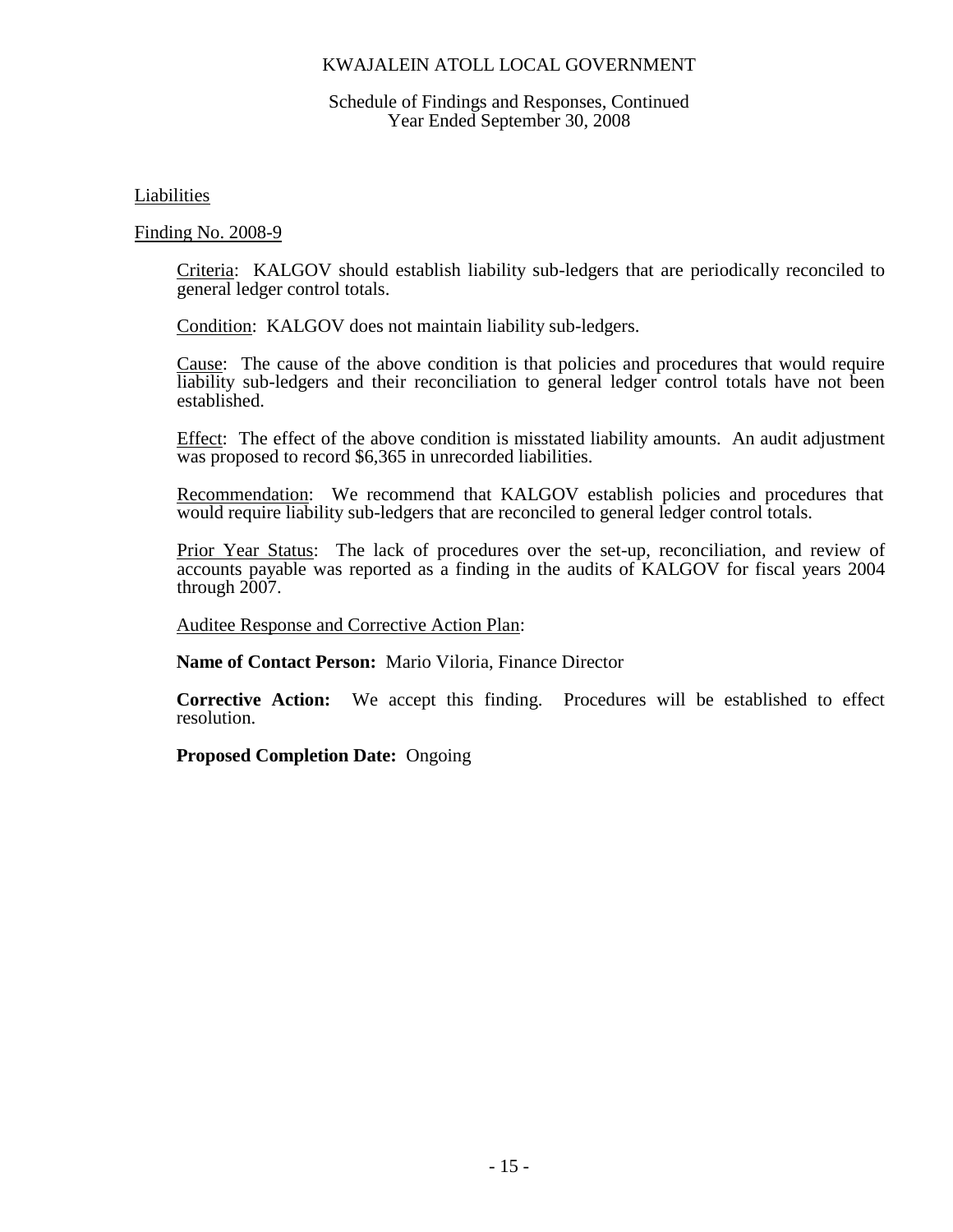### Schedule of Findings and Responses, Continued Year Ended September 30, 2008

### Local Noncompliance

## Finding No. 2008-10

Criteria: Section 5 of the Republic of the Marshall Islands (RepMar) Income Tax Act of 1989, as amended, states that the employer shall, once every four weeks or thirteen times per year, pay taxes withheld under Section 4 of the Act.

Condition: A balanced owed of \$2,760,123 was confirmed with RepMar and an audit adjustment was proposed to reconcile the withholding taxes payable to the balance confirmed by RepMar.

Cause: The cause of the above condition is the lack of recording penalties and interest.

Effect: The effect of the above condition is noncompliance with the Income Tax Act of 1989, as amended.

Recommendation: We recommend that management comply with the Income Tax Act of 1989, as amended and require proper reconciliation of amounts due to RepMar.

Prior Year Status: Noncompliance with the Income Tax Act of 1989, as amended, was reported as a finding in the audits of KALGOV for fiscal years 2004 through 2007.

Auditee Response and Corrective Action Plan:

**Name of Contact Person:** Mario Viloria, Finance Director

**Corrective Action:** We accept this finding. Procedures will be established to effect resolution.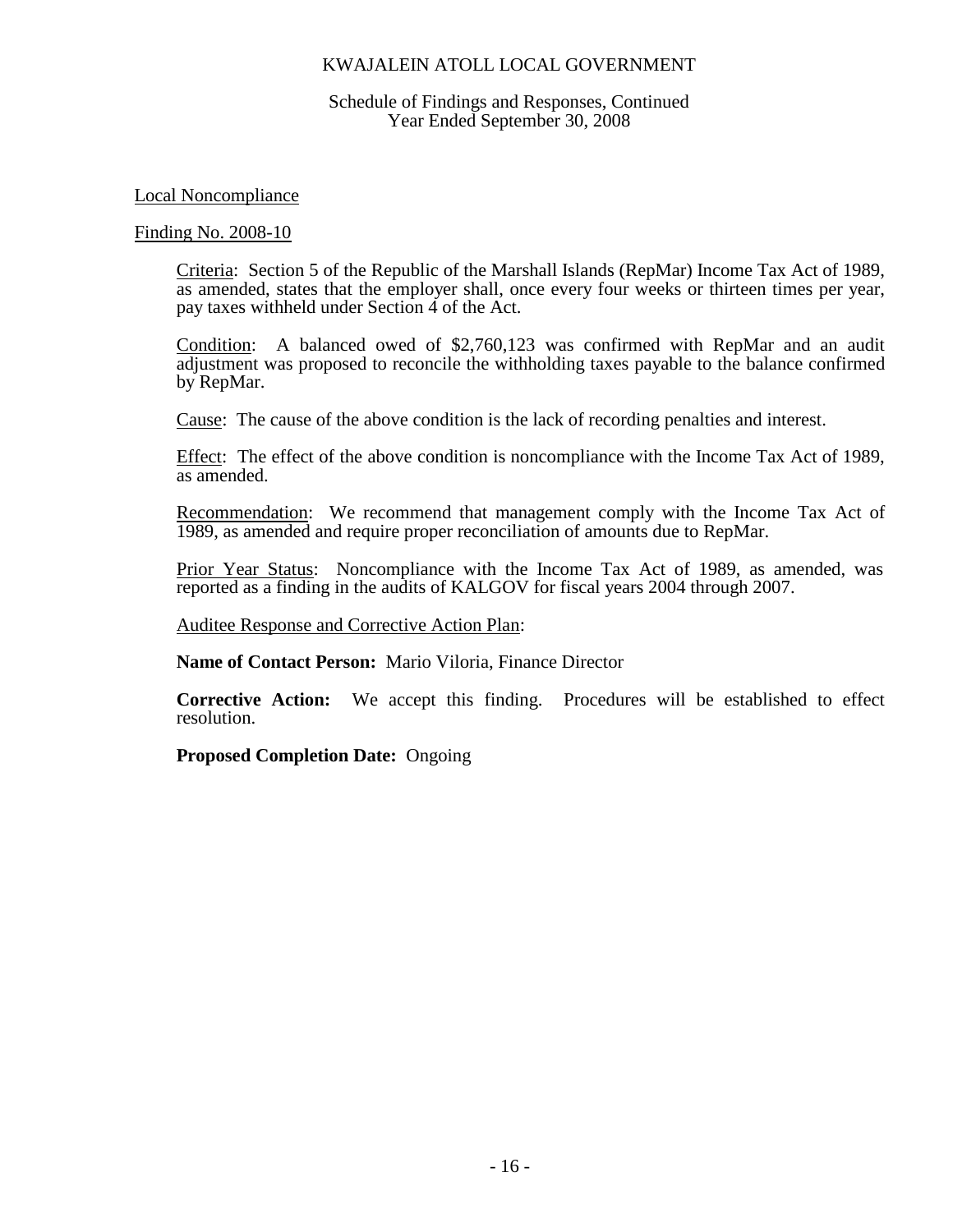Schedule of Findings and Responses, Continued Year Ended September 30, 2008

Local Noncompliance

#### Finding No. 2008-11

Criteria: Sections 131 and 215 of the RepMar Social Security Act of 1990 and the Social Security Health Fund Act of 1991, respectively, state that no later than the tenth day after the end of each quarter, every employer shall submit to the Social Security Administrator a report of the wages and salaries paid by the employer, and the contributions due from employer, under Sections 129 and 130, and 213 and 214, respectively, and pay into the Fund the contributions due.

In mid-2003, the court ordered KALGOV to pay MISSA \$2.8 million for unpaid contributions from 1996 to 2000. In a post judgment agreement, all penalty charges were waived with the condition that KALGOV pay a fixed monthly amount to cover the delinquent amounts and keep current on its quarterly obligations.

MISSA has filed a civil action against KALGOV and on February 21, 2011 a subpoena was issued requiring KALGOV to produce documents.

Condition: We were not provided the agreement with MISSA and management has represented that monthly fixed payments have not been complied with. A balance owed of \$6,154,438 was confirmed with MISSA and an audit adjustment to increase the liability to MISSA by \$401,870 was proposed.

Cause: The cause of the above condition is the lack of appropriate filing of agreements with MISSA, and the lack of recording penalties and interest due to MISSA.

Effect: The effect of the above condition is noncompliance with the Social Security Act of 1990 and the Social Security Health Fund Act of 1991.

Recommendation: We recommend that management comply with the Social Security Act of 1990 and the Social Security Health Fund Act of 1991 and require proper reconciliation of amounts owed to MISSA.

Prior Year Status: Noncompliance with the Social Security Act of 1990 and the Social Security Health Fund Act of 1991 was reported as a finding in the audits of KALGOV for fiscal years 2004 through 2007.

Auditee Response and Corrective Action Plan:

**Name of Contact Person:** Mario Viloria, Finance Director

**Corrective Action:** We accept this finding. We will enforce proper filing of all documents and transactions. Procedures will be established to effect resolution.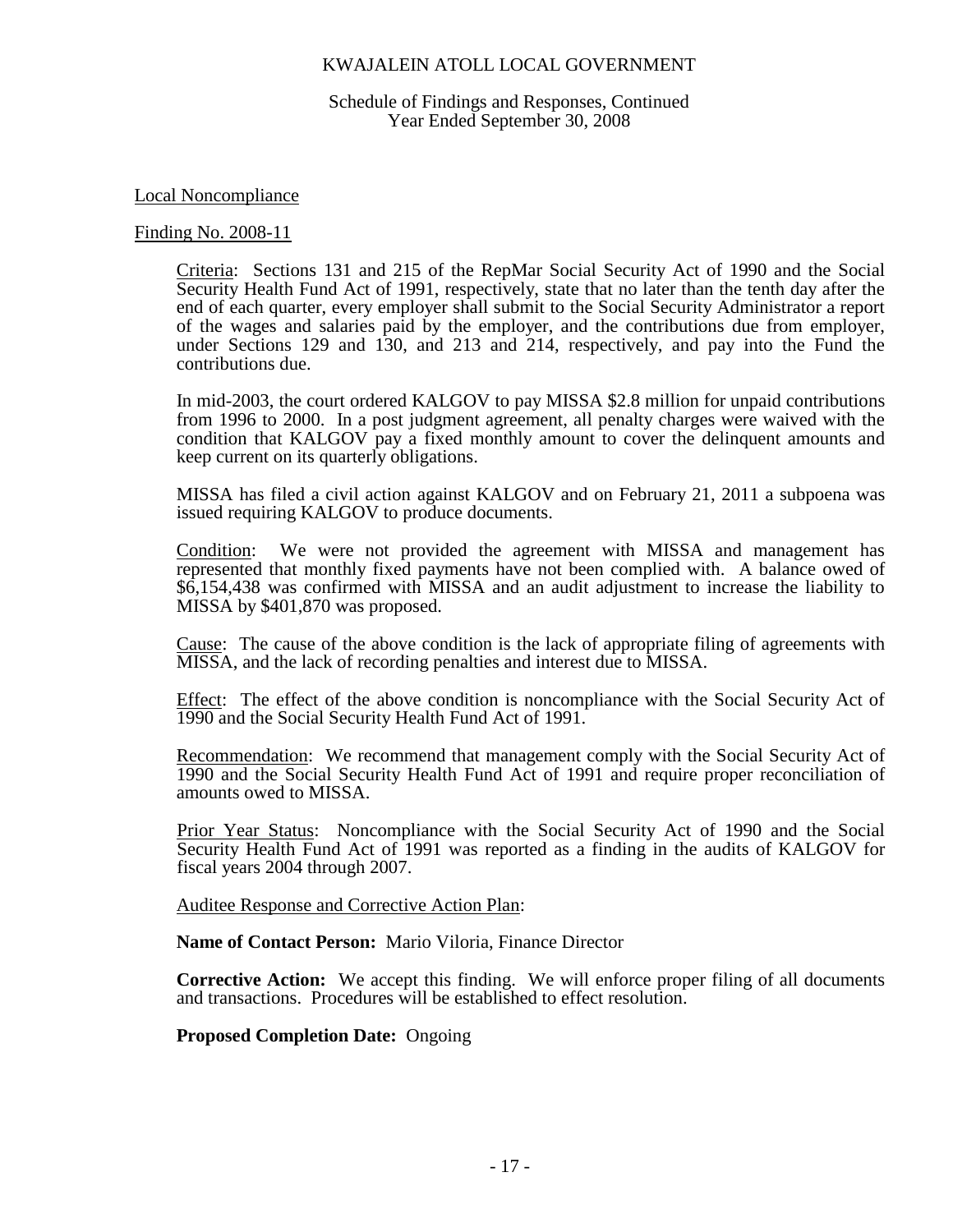### Schedule of Findings and Responses, Continued Year Ended September 30, 2008

### Contributions

## Finding No. 2008-12

Criteria: Title to land and facilities used should be supported by land lease agreements and related market rental value should be assessed.

Condition: Management has represented that the land on which KALGOV'S facilities and equipment are located belong to the Iroij of Kwajalein Atoll. Additionally, management represents that KALGOV's main office building was originally constructed by the Kwajalein Atoll Development Authority. There are no land and facility lease agreements or deeds to property and building on file to verify ownership. As a result, market rental values related to these properties have not been assessed or recorded.

Cause: The cause of the above condition is the lack of procedures in place to require that land and building lease agreements are obtained or that deeds to title of property are maintained.

Effect: The effect of the above condition is the possibility of understated contributions and related expenditures.

Recommendation: We recommend that management establish procedures to require that land and building lease agreements are obtained and that deeds to title of property are maintained.

Prior Year Status: The lack of land lease agreements or deeds to title of property and the lack of market rental value assessment was reported as a finding in the audits of KALGOV for fiscal years 2004 through 2007.

Auditee Response and Corrective Action Plan:

**Name of Contact Person:** Mario Viloria, Finance Director

**Corrective Action:** We accept this finding. We will enforce proper filing of all documents and transactions. Procedures will be established to effect resolution.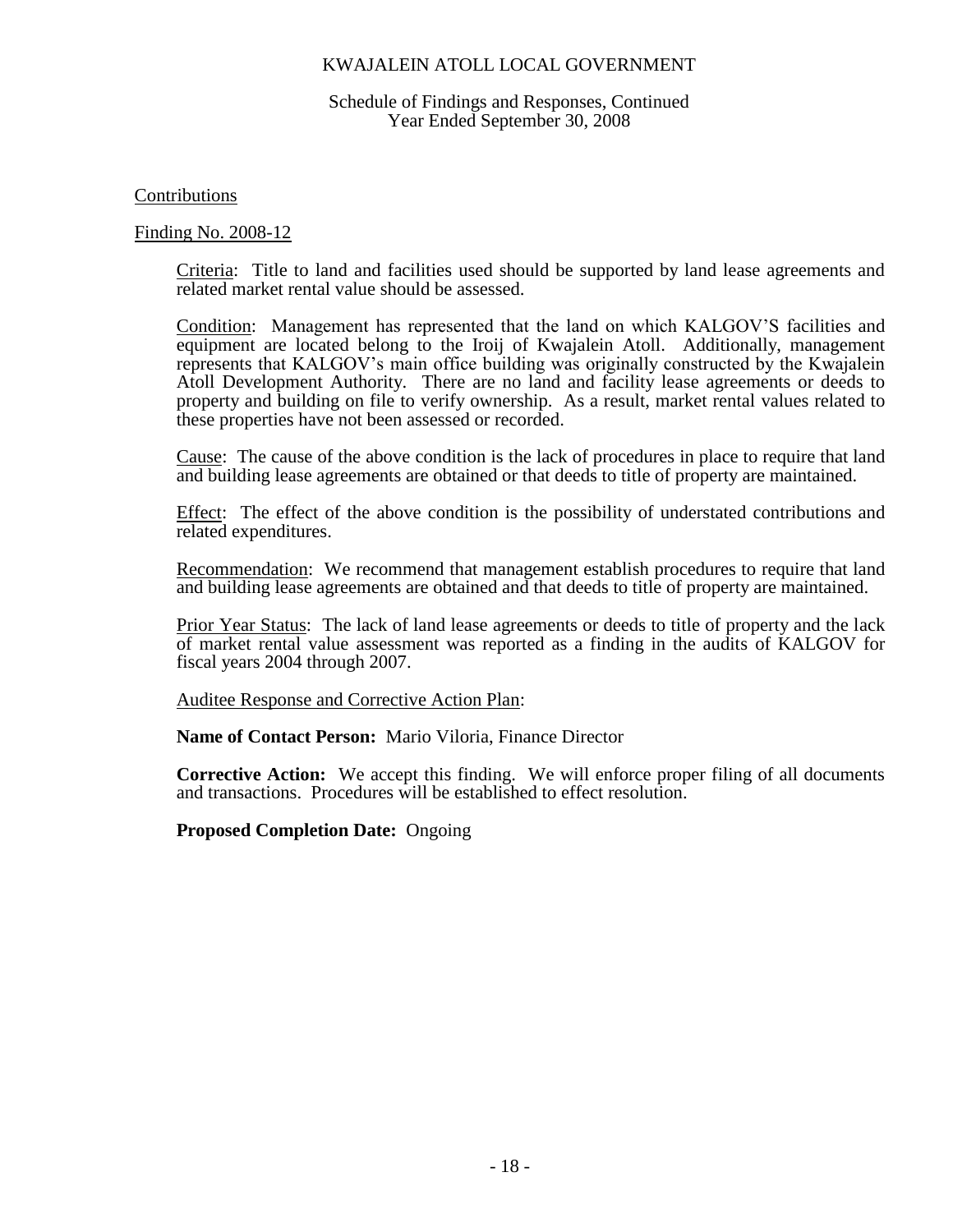### Schedule of Findings and Responses, Continued Year Ended September 30, 2008

Encumbrances

Finding No. 2008-13

Criteria: Encumbrance accounting should be utilized to the extent necessary to assure effective budgetary control and accountability and to facilitate effective cash planning and control.

Condition: KALGOV does not encumber contracts or purchase commitments still open as of year-end.

Cause: The cause of the above condition is the lack of an encumbrance system.

Effect: The effect of the above condition is ineffective budgetary control.

Recommendation: We recommend that an encumbrance system be established for the remaining balances of contracts and other purchase commitments not yet expensed as of yearend.

Prior Year Status: The lack of an encumbrance system was reported as a finding in the audits of KALGOV for fiscal years 2004 through 2007.

Auditee Response and Corrective Action Plan:

**Name of Contact Person:** Mario Viloria, Finance Director

**Corrective Action:** We accept this finding. Procedures will be established to effect resolution.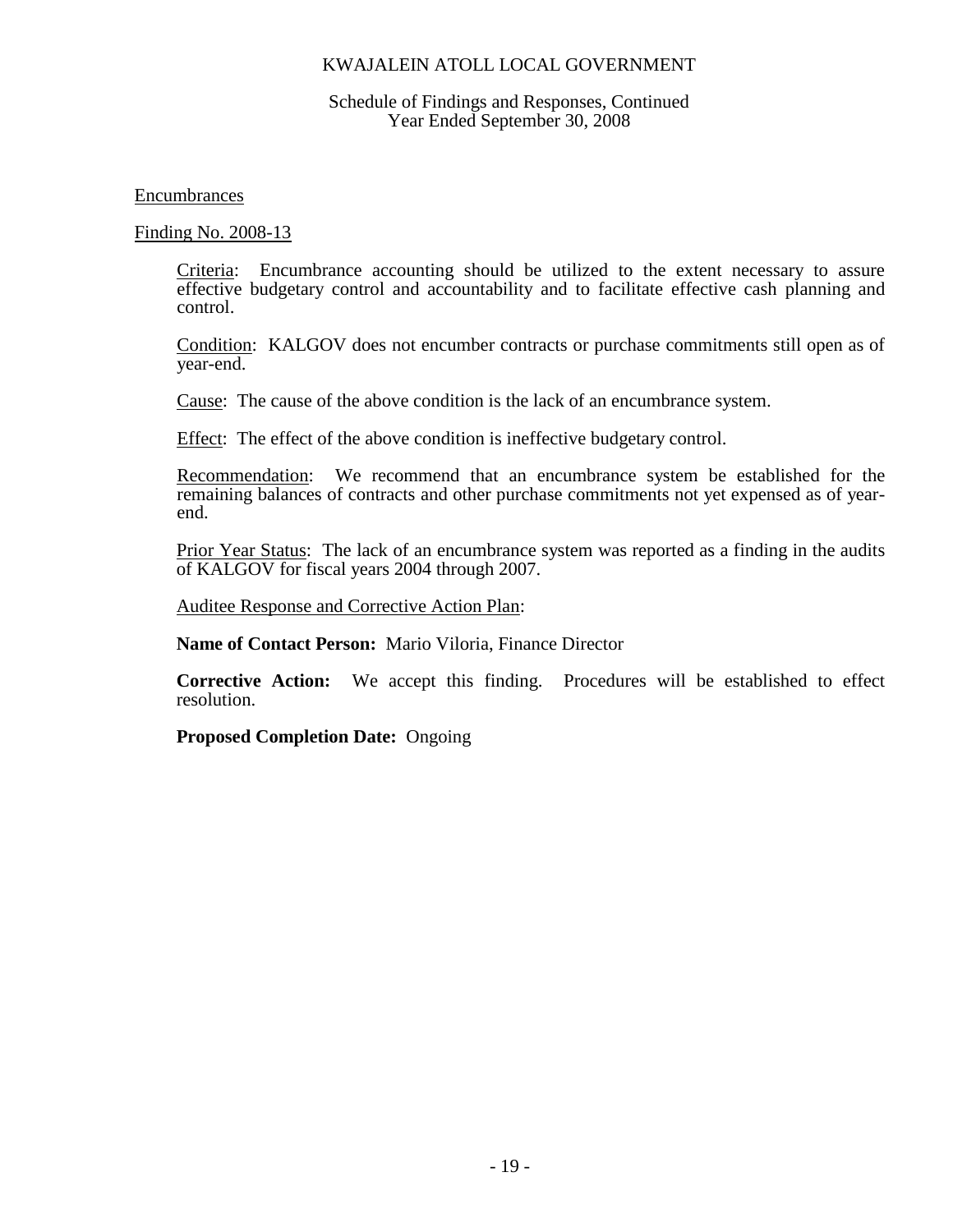### Schedule of Findings and Responses, Continued Year Ended September 30, 2008

General Journals

Finding No. 2008-14

Criteria: General journal entries should be reviewed and approved by management.

Condition: General journal entries are not used on a consistent basis and are not approved by management.

Cause: The cause of the above condition is the lack of policies and procedures regarding the use of general journal vouchers and their approval by management.

Effect: The effect of the above condition is that incorrect journal entries could be executed.

Recommendation: We recommend that general journal vouchers be subject to approval of management.

Prior Year Status: The lack of policies and procedures regarding the use of general journal vouchers and their approval by management was reported as a finding in the audits of KALGOV for fiscal years 2004 through 2007.

Auditee Response and Corrective Action Plan:

**Name of Contact Person:** Mario Viloria, Finance Director

**Corrective Action:** We accept this finding. We will enforce approval of all documents and transactions. Procedures will be established to effect resolution.